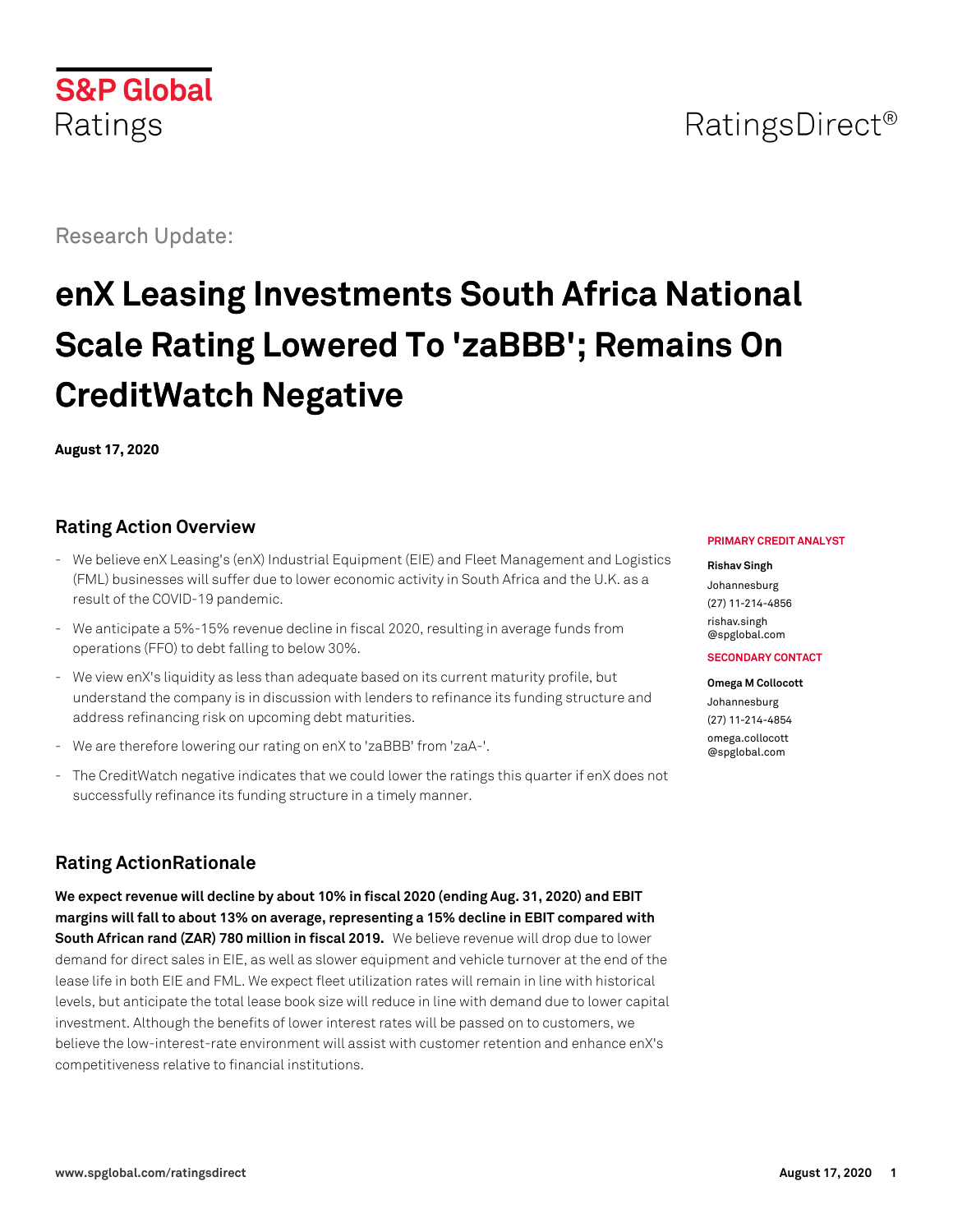**While enX retains flexibility to reduce capital investment in its lease book to levels commensurate with demand, boosting short-term cash flows, we expect the COVID-19 pandemic will result in more volatile profitability and higher leverage in the short term.** enX's flexibility to reduce capital expenditure (capex) in line with demand has allowed it to maintain its cash position since implementation of COVID-19-related lockdown measures in late March 2020. The company has also introduced other cash-preservation and efficiency measures such as reduction of overhead costs, the size of supplier orders, and stock levels.

**We think a recovery in economic activity in South Africa from 2021 will support revenue stabilization.** Both EIE and FML have diverse corporate customer bases that are spread across industries, and both benefit from three-to-five year terms on lease contracts, which provides good

revenue visibility. The sale of equipment and vehicles at the end of the initial lease term also generates a material component of the company's revenue. We expect the forecast recovery in GDP in both South Africa and the U.K. in 2021 will translate to mid-single-digit growth in 2021.

**enX's overall liquidity position is dependent on the company refinancing its funding structure**

**in a timely manner.** Following termination of FML's planned divestment in May 2020, we understand enX has re-engaged with lenders to refinance its South African debt. We understand enX had agreed to refinance EIE as a condition precedent to the divestment, but will now extend the refinancing to include FML. The company has debt maturities of ZAR3.4 billion in South Africa the period up to fiscal 2022. In our opinion, there remains a risk that enX is unable to conclude refinancing on favorable terms.

**We acknowledge a high degree of uncertainty about the evolution of the coronavirus pandemic.**

The consensus among health experts is that the pandemic may now be at, or near, its peak in some regions but will remain a threat until a vaccine or effective treatment is widely available, which may not occur until the second half of 2021. We are using this assumption in assessing the economic and credit implications associated with the pandemic (see our research here: www.spglobal.com/ratings). As the situation evolves, we will update our assumptions and estimates accordingly.

## **CreditWatch**

In resolving the CreditWatch, we will continue to assess developments in enX's debt refinancing and the effect of COVID-19 on earnings forecasts, credit metrics, liquidity position, and covenants.

We could lower the ratings by one or more notches if we believe that enX will not successfully refinance its debt maturities due in fiscals 2021 and 2022. We could also lower the ratings if we think the company's credit metrics will deteriorate further, such that adjusted funds from operations (FFO) to debt is likely to fall below 20% on average, with limited prospects for the company to restore metric headroom by fiscal 2022.

We could affirm the ratings once we have more certainty on the company's execution of its debt refinancing and reprofiling strategy.

## **Company Description**

enX Leasing is an operating leasing company with equipment and vehicle fleet leasing operations in South Africa and the U.K.(only equipment). The company generated ZAR5.6 billion in revenue in 2019.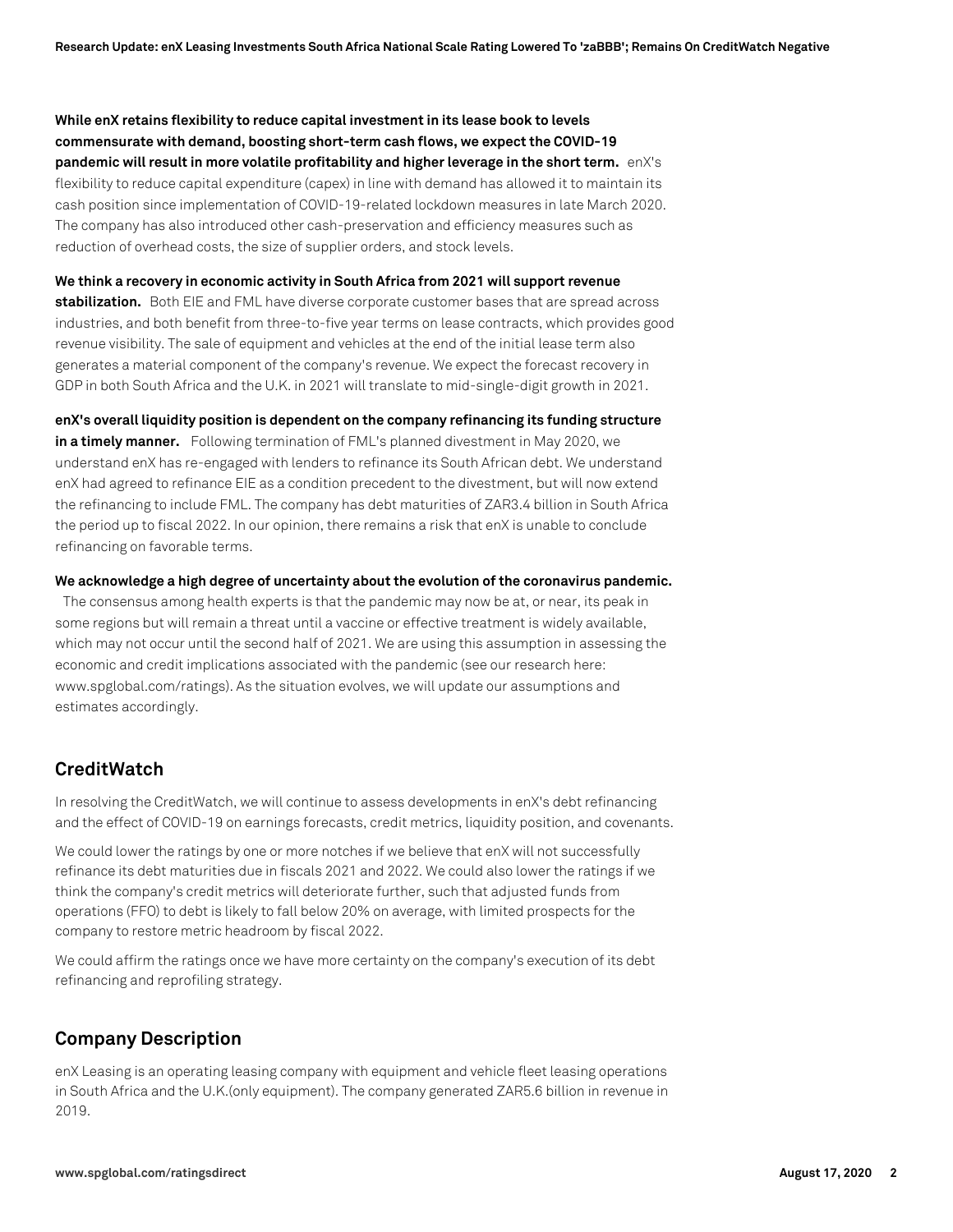The company is 100% owned by enX Group Ltd., a JSE listed company with ZAR850 million market capitalization. enX Group also operates power, wood and oil segments that fall under enX Trading Investments (Pty) Ltd.

## **Our Base-Case Scenario**

#### **Assumptions**

- Real GDP contraction in South Africa of 6.9% in 2020, recovering to 4.7% growth in 2021. Consumer price index inflation (CPI) of 3.7% in 2020 and 4.0% in 2021.
- Real GDP contraction in U.K. of 8.1% in 2020, recovering to 6.5% growth in 2021. CPI inflation of 0.5% in 2020 and 1.8% in 2021.
- Revenue contraction of 5%-15% in fiscal 2020, with mid-single-digit recovery in 2021 commensurate with GDP growth.
- EBIT margin of 13%-14%, compared with 14% in fiscal 2020.
- Working capital inflows of about ZAR200 million in both fiscals 2020 and 2021, primarily driven by sale of assets classified as inventory at the end of their lease periods.
- Capex of ZAR1.4 billion-ZAR1.6 billion in fiscals 2020 and 2021, down from ZAR2.2 billion in fiscal 2019, due to a slowdown in economic activity.

### **Key metrics**

Based on these assumptions, we arrive at the following average S&P Global Ratings-adjusted credit measures over fiscals 2020 and 2021:

- Adjusted EBIT margin of 13%-14%.
- Adjusted EBIT interest coverage of about 1.8x.
- Adjusted debt to total capital of about 66%.
- Adjusted FFO to debt of 22%-26%.

## **Liquidity**

We assess enX Leasing's liquidity as less than adequate. We forecast that sources of liquidity will be less than its uses of liquidity for the 12 months starting June 1, 2020, because enX is yet to complete the refinancing of its South African debt maturing in this period..

For the 12 months started June 1, 2020, we calculate that enX Leasing has the following principal liquidity sources:

- Cash and cash equivalents of about ZAR400 million. The company is fully drawn on its committed lines.
- Forecast cash FFO of about ZAR1.3 billion.
- Working capital inflows of ZAR200 million.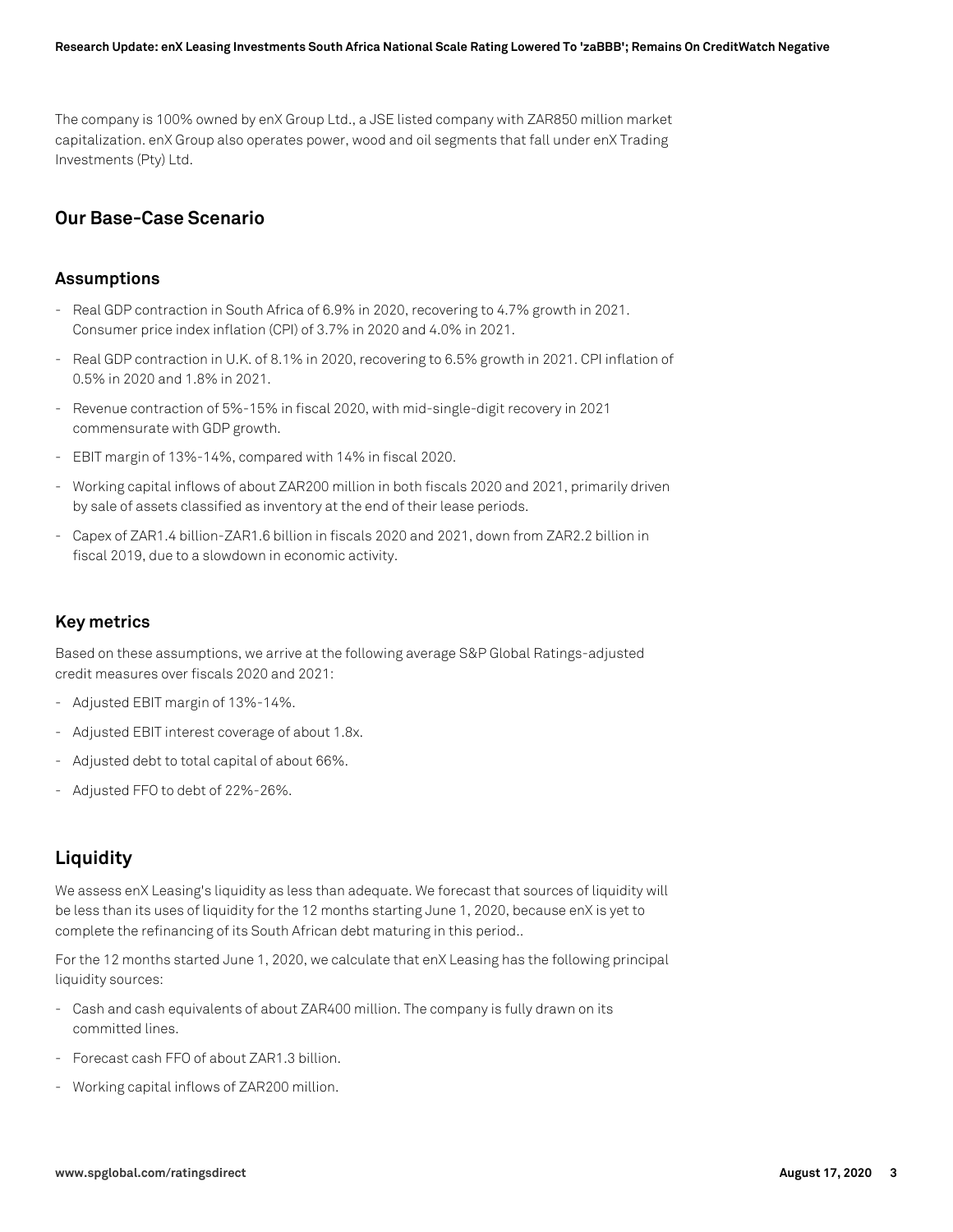For the same period, we calculate the following principal liquidity uses:

- Debt maturities of about ZAR1.1 billion.
- Capex of ZAR1.4 billion-ZAR1.5 billion.

## **Covenants**

The financial covenants on external bank borrowings in South Africa and the U.K. include net debt to EBITDA, EBIT to net interest coverage, and other capital structure related covenants. Under our base case, we forecast that enX will remain in compliance with its covenants, albeit with limited (less than 10%) headroom.

## **Related Criteria**

- General Criteria: Group Rating Methodology, July 1, 2019
- Criteria | Corporates | General: Corporate Methodology: Ratios And Adjustments, April 1, 2019
- General Criteria: Methodology For National And Regional Scale Credit Ratings, June 25, 2018
- Criteria | Corporates | Industrials: Key Credit Factors For The Operating Leasing Industry, Dec. 14, 2016
- Criteria | Corporates | General: Methodology And Assumptions: Liquidity Descriptors For Global Corporate Issuers, Dec. 16, 2014
- Criteria | Corporates | General: Corporate Methodology, Nov. 19, 2013
- General Criteria: Country Risk Assessment Methodology And Assumptions, Nov. 19, 2013
- General Criteria: Methodology: Industry Risk, Nov. 19, 2013
- General Criteria: Methodology: Management And Governance Credit Factors For Corporate Entities, Nov. 13, 2012
- General Criteria: Use Of CreditWatch And Outlooks, Sept. 14, 2009

## **Ratings List**

#### **Downgraded**

|                                                                  | Т٥ | From |
|------------------------------------------------------------------|----|------|
| enX Leasing Investments (Pty) Ltd.                               |    |      |
| <b>Issuer Credit Rating</b>                                      |    |      |
| South Africa National Scale zaBBB/Watch Neg/-- zaA-/Watch Neg/-- |    |      |

## **Regulatory Disclosures**

enX Leasing Investments (Pty) Ltd.

Primary Credit Analyst: Rishav Singh, Associate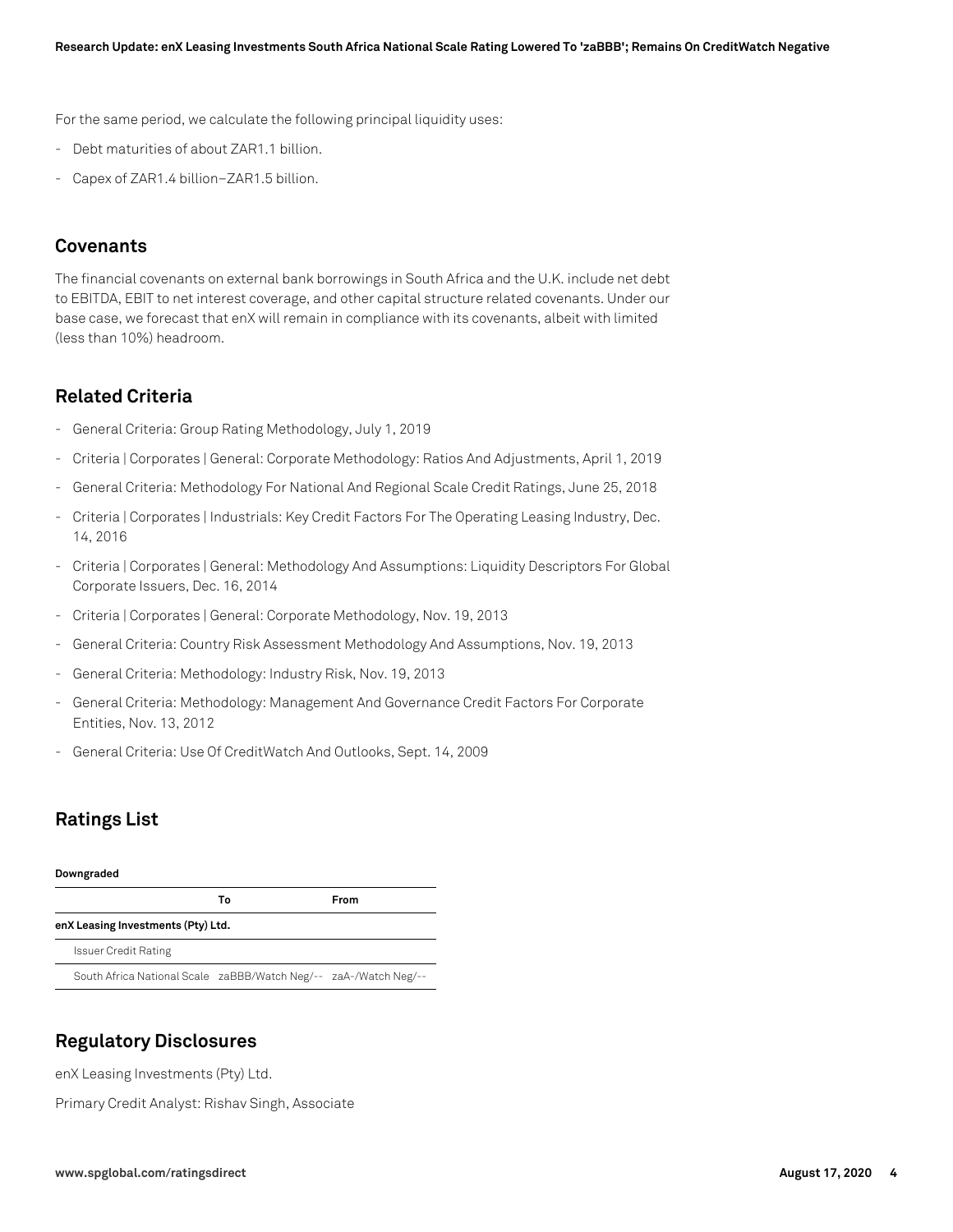Rating Committee Chairperson: G.Andrew Stillman Date initial rating assigned: Sept. 20, 2018 Date of previous review: May 12, 2019

## **Disclaimers**

This rating has been determined by a rating committee based solely on the committee's independent evaluation of the credit risks and merits of the issuer or issue being rated in accordance with S&P Global Ratings published criteria and no part of this rating was influenced by any other business activities of S&P Global Ratings.

This credit rating is solicited. The rated entity did participate in the credit rating process. S&P Global Ratings did have access to the accounts, financial records and other relevant internal, non-public documents of the rated entity or a related third party. S&P Global Ratings has used information from sources believed to be reliable but does not guarantee the accuracy, adequacy, or completeness of any information used.

Materials Used In The Credit Rating Process: Sufficient information in general consists of both (i) financial statements that describe the Issuer's financial condition, results of operations and cash-flows, and (ii) a description of the activities and obligations of the entity including of its governance and legal structure.

This credit rating was disclosed to the rated entity or related third party before being issued.

S&P Global Ratings' regulatory disclosures (PCRs) are published as of a point-in-time, which is current as of the date a Credit Rating Action was last published. S&P Global Ratings updates the PCR for a given Credit Rating to include any changes to PCR disclosures only when a subsequent Credit Rating Action is published. Thus, disclosure information in this PCR may not reflect changes to data within PCR disclosures that can occur over time subsequent to the publication of a PCR but that are not otherwise associated with a Credit Rating Action.

## **Glossary**

- Anchor: The starting point for assigning an issuer a long-term rating, based on its business risk profile assessment and its financial risk profile assessment.
- Business risk profile: This measure comprises the risk and return potential for a company in the market in which it participates (its industry risk), the country risks within those markets, the competitive climate, the company's competitive advantages and disadvantages (its competitive position).
- Capital: The sum of equity and debt.
- Comparable rating analysis: This involves taking a holistic review of a company's stand-alone credit risk profile (SACP), because each of the subfactors that ultimately generate the SACP can be at the upper or lower end, or at the midpoint, of such a range. It may also touch upon the overall comparative assessment of an issuer in relation to its peers across industry and jurisdiction and may capture some factors not (fully) covered, such as a short operating track record, entities in transition, unusual structures, or contingent risk exposures.
- Competitive advantage: The strategic positioning and attractiveness to customers of the company's products or services, and the fragility or sustainability of its business model.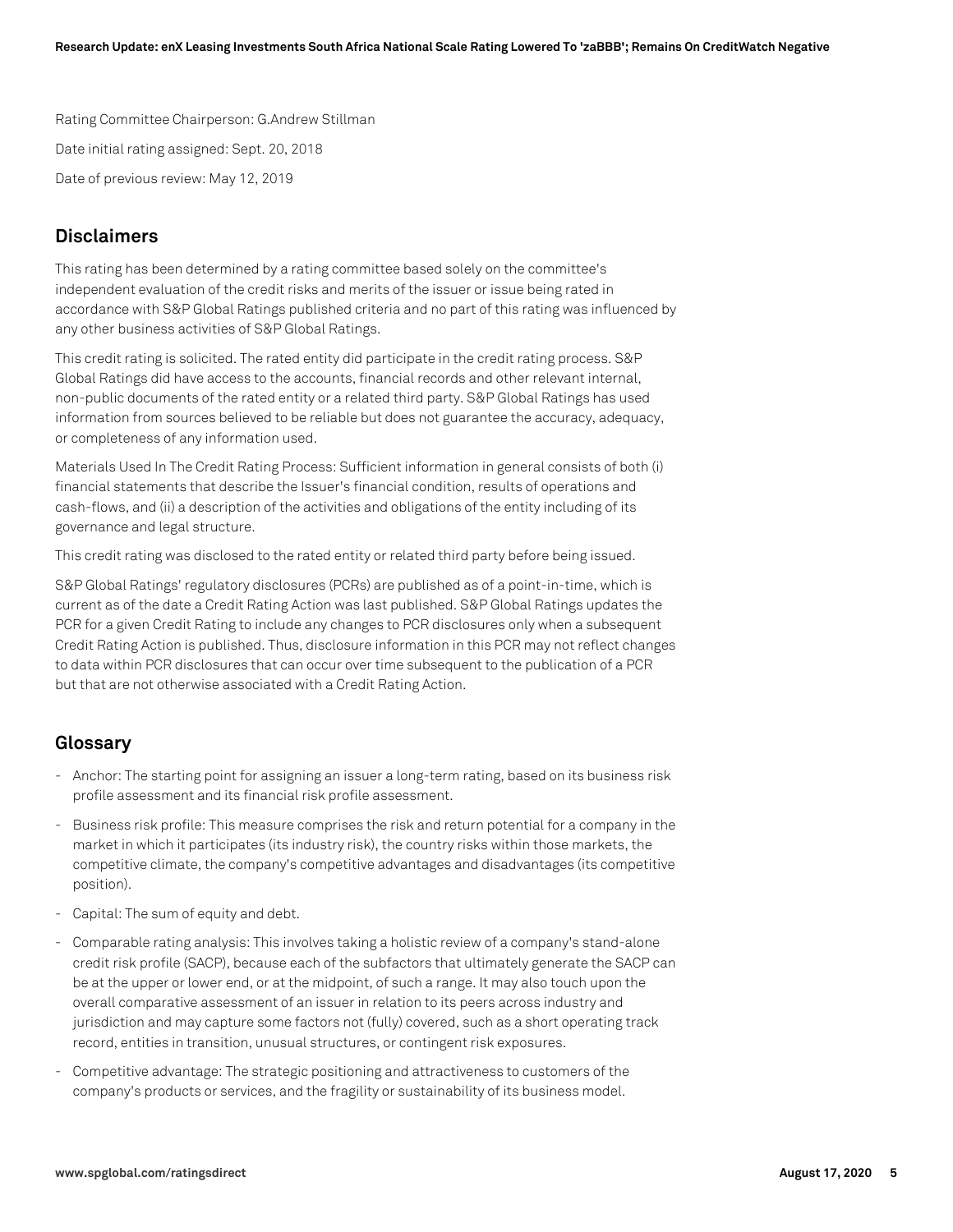- Competitive position: Our assessment of a company's: competitive advantage; operating efficiency; scale, scope, and diversity; and profitability.
- Corporate Industry and Country Risk Assessment (CICRA): Derived by combining an issuer's country risk assessment and industry risk assessment.
- Country risk: This measures a country's influence on the overall credit risks for a rated company with regards to a country's economic, institutional and governance effectiveness, financial system, and payment culture/rule of law risks.
- CreditWatch: This highlights the potential direction of a short- or long-term rating over the short term, typically less than three months. Ratings may be placed on CreditWatch where, in our view, an event or a deviation from an expected trend has occurred or is expected and additional information is necessary to determine the rating impact.
- Creditworthiness: Ability and willingness of a company to meet its debt and debt-like obligations; measured by assessing the level current and future resources relative to the size and timing of its commitments.
- Diversification/portfolio effect: Applicable to conglomerates. An assessment of the extent to which an entity's multiple core business lines are correlated and whether each contributes a material source of earnings and cash flow.
- Earnings: Proxy for profit or surplus yielded by an entity after production and overhead costs have been accounted for in a given period.
- EBITDA margin: This is EBITDA as a fraction of revenues.
- EBITDA: This is earnings before interest, tax, depreciation, and amortization.
- Economies of scale: This is the cost advantage that arises with increased size or output of a product.
- Efficiency gains: Cost improvements.
- Financial headroom: Measure of deviation tolerated in financial metrics without moving outside or above a predesignated band or limit typically found in loan covenants (as in a debt-to-EBITDA multiple that places a constraint on leverage) or set for the respective rating level. Significant headroom would allow for larger deviations.
- Financial risk profile: This measure comprises our assessment of a company's cash flow/leverage analysis. It also takes into account the relationship of the cash flows the organization can achieve given its business risk profile. The measure is before assessing other financial drivers such as capital structure, financial policy, or liquidity.
- Free operating cash flow: Cash flow from operations minus capital expenditure.
- Funds from operations: EBITDA minus interest expense minus current tax.
- Group rating methodology: The assessment of the likelihood of extraordinary group support (or conversely, negative group intervention) that is factored into the rating on an entity that is a member of a group.
- Industry risk: This addresses the major factors that affect the risks that companies face in their respective industries.
- Issuer credit rating: This is a forward-looking opinion of an obligor's overall creditworthiness.
- Leverage: The level of a company's debt in relation to its earnings before interest, tax, depreciation, and amortization.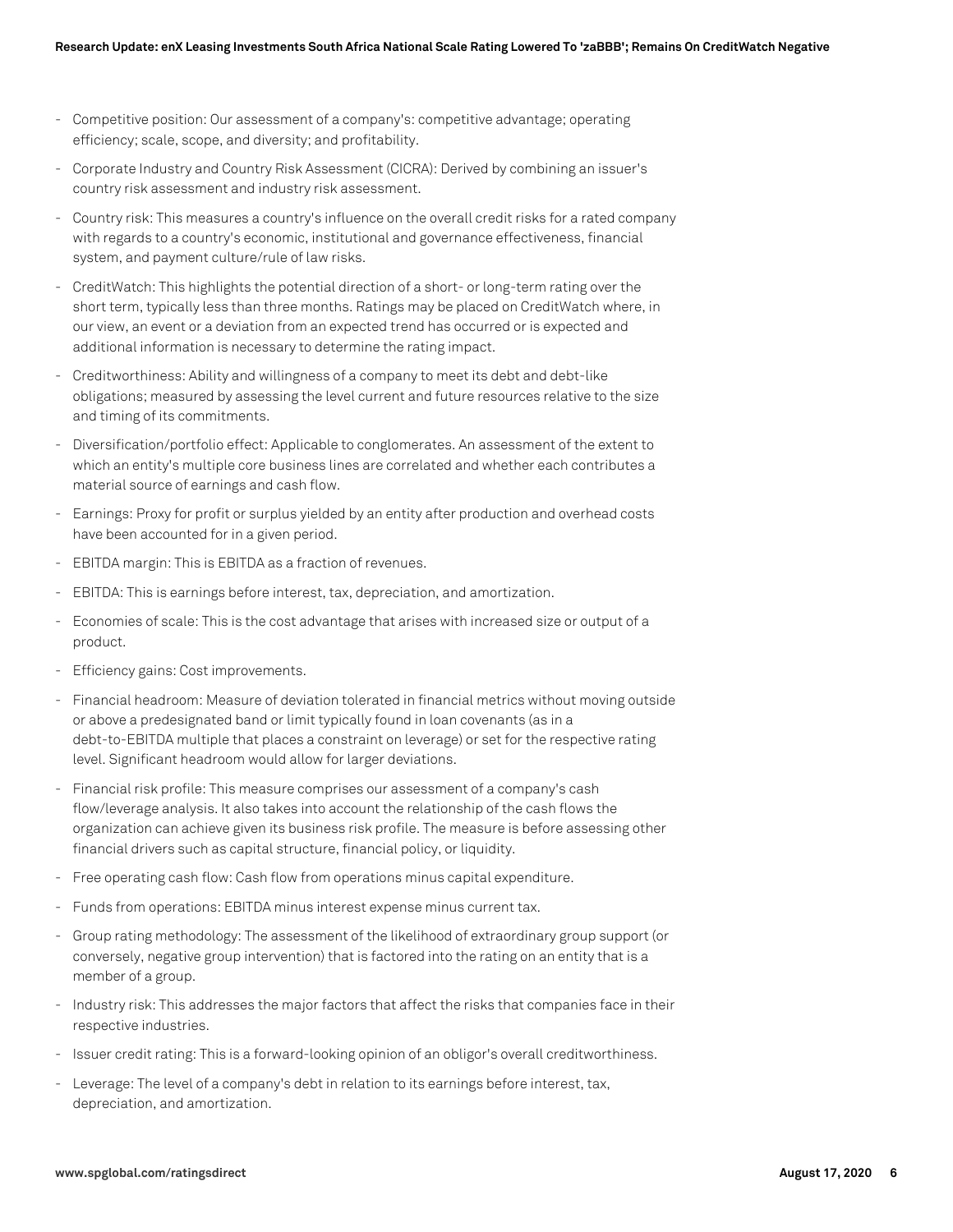- Liquidity: This is the assessment of a company's monetary flows, assessed over a 12 to 24 month period. It also assesses the risk and potential consequences of a company's breach of covenant test, typically tied to declines in EBITDA.
- Management and governance: This addresses how management's strategic competence, organizational effectiveness, risk management, and governance practices shape the issuer's competitiveness in the marketplace, the strength of its financial risk management, and the robustness of its governance.
- Operating efficiency: The quality and flexibility of the company's asset base and its cost management and structure.
- Outlook: This is the assessment of the potential direction of a long-term issuer rating over the short to intermediate term (typically six months to two years).
- Scale, scope, and diversity: The concentration or diversification of business activities.
- Stand-alone credit profile (SACP): S&P Global Ratings' opinion of an issue's or issuer's creditworthiness, in the absence of extraordinary intervention or support from its parent, affiliate, or related government or from a third-party entity such as an insurer.

Certain terms used in this report, particularly certain adjectives used to express our view on rating relevant factors, have specific meanings ascribed to them in our criteria, and should therefore be read in conjunction with such criteria. Please see Ratings Criteria at www.standardandpoors.com for further information. A description of each of S&P Global Ratings' rating categories is contained in "S&P Global Ratings Definitions" at https://www.standardandpoors.com/en\_US/web/guest/article/-/view/sourceId/504352 Complete ratings information is available to subscribers of RatingsDirect at www.capitaliq.com. All ratings affected by this rating action can be found on S&P Global Ratings' public website at www.standardandpoors.com. Use the Ratings search box located in the left column. Alternatively, call one of the following S&P Global Ratings numbers: Client Support Europe (44) 20-7176-7176; London Press Office (44) 20-7176-3605; Paris (33) 1-4420-6708; Frankfurt (49) 69-33-999-225; Stockholm (46) 8-440-5914; or Moscow 7 (495) 783-4009.